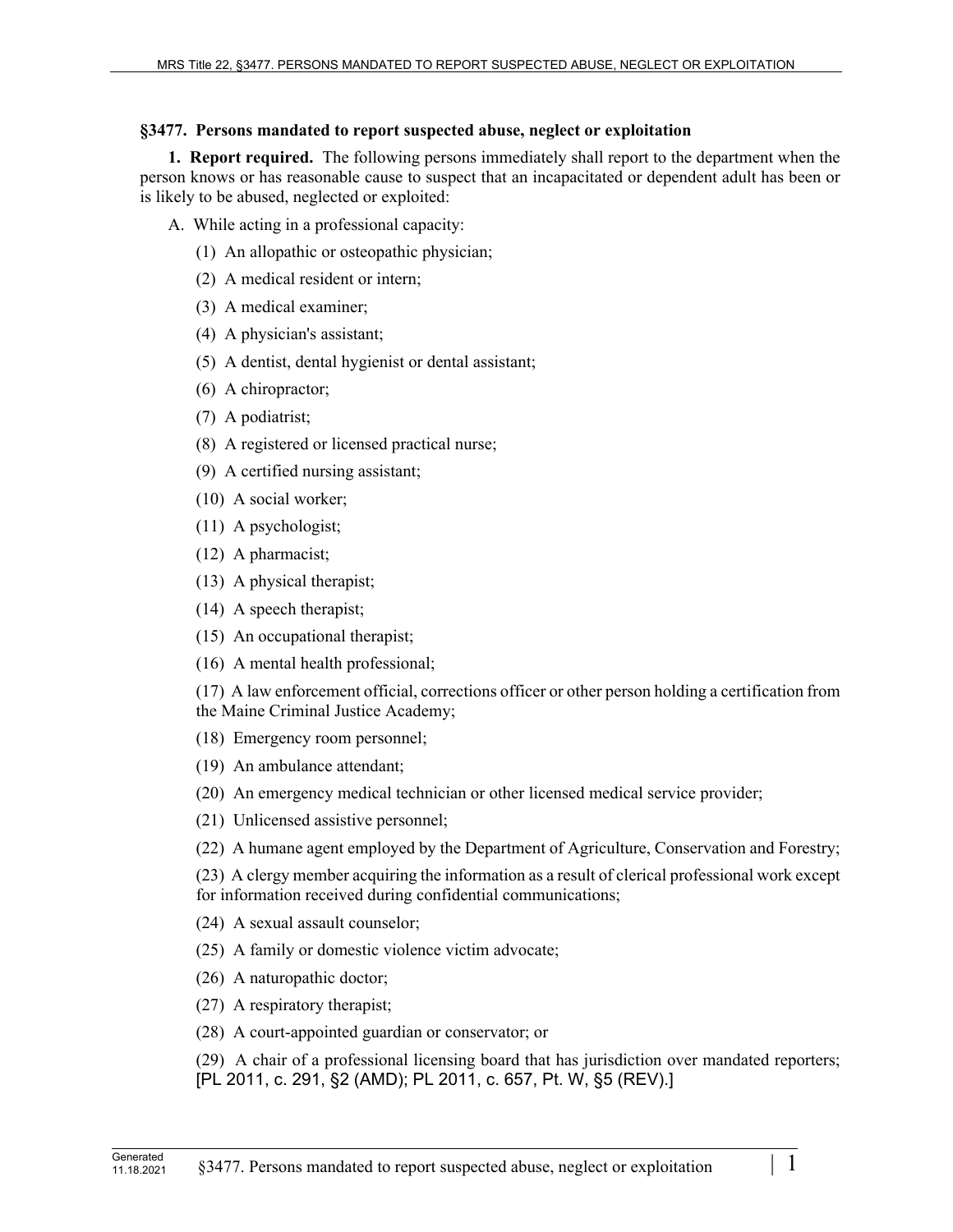B. Any person who has assumed full, intermittent or occasional responsibility for the care or custody of the incapacitated or dependent adult, regardless of whether the person receives compensation; [PL 2011, c. 291, §2 (AMD).]

C. Any person affiliated with a church or religious institution who serves in an administrative capacity or has otherwise assumed a position of trust or responsibility to the members of that church or religious institution, while acting in that capacity, regardless of whether the person receives compensation; or [PL 2011, c. 291, §2 (AMD).]

D. Any person providing transportation services as a volunteer or employee of an agency, business or other entity, whether or not the services are provided for compensation. [PL 2011, c. 291, §2 (NEW).]

The duty to report under this subsection applies to individuals who must report directly to the department. A supervisor or administrator of a person making a report under this section may not impede or inhibit the reporting, and a person making a report may not be subject to any sanction for making a report. Internal procedures to facilitate reporting consistent with this chapter and to ensure confidentiality of and apprise supervisors and administrators of reports may be established as long as those procedures are consistent with this chapter.

[PL 2011, c. 291, §2 (AMD); PL 2011, c. 657, Pt. W, §5 (REV).]

**1-A. Permitted reporters.** An animal control officer, as defined in Title 7, section 3907, subsection 4, may report to the department when that person has reasonable cause to suspect that an incapacitated or dependent adult has been or is at substantial risk of abuse, neglect or exploitation. [PL 2007, c. 139, §1 (NEW).]

**2. Reports.** Reports regarding abuse, neglect or exploitation must be made immediately by telephone to the department and must be followed by a written report within 48 hours if requested by the department. The reports must contain the name and address of the involved adult; information regarding the nature and extent of the abuse, neglect or exploitation; the source of the report; the person making the report; that person's occupation; and where that person can be contacted. The report may contain any other information that the reporter believes may be helpful.

[PL 2003, c. 653, §10 (AMD).]

**3. Confidentiality in case of treatment of individual suspected of causing abuse, neglect or exploitation.** This section does not require any person acting in that person's professional capacity to report when all of the following requirements are met:

A. The factual basis for knowing or suspecting abuse, neglect or exploitation of an adult covered under this subchapter derives from the professional's treatment of the individual suspected of causing the abuse, neglect or exploitation; [PL 1981, c. 705, Pt. E, §2 (NEW).]

B. The treatment was sought by the individual for a problem relating to the abuse, neglect or exploitation; and [PL 1981, c. 705, Pt. E, §2 (NEW).]

C. In the opinion of the person required to report, the abused, neglected or exploited adult's life or health is not immediately threatened. [PL 1981, c. 705, Pt. E, §2 (NEW).] [PL 2003, c. 653, §11 (AMD).]

**4. Confidentiality in case of treatment of individual suspected of being abused, neglected or exploited.** This section does not require any person acting in that person's professional capacity to report when all of the following requirements are met:

A. The factual basis for knowing or suspecting abuse, neglect or exploitation of an adult covered under this subchapter derives from the professional's treatment of the individual suspected of being abused, neglected or exploited; [PL 2003, c. 653, §12 (NEW).]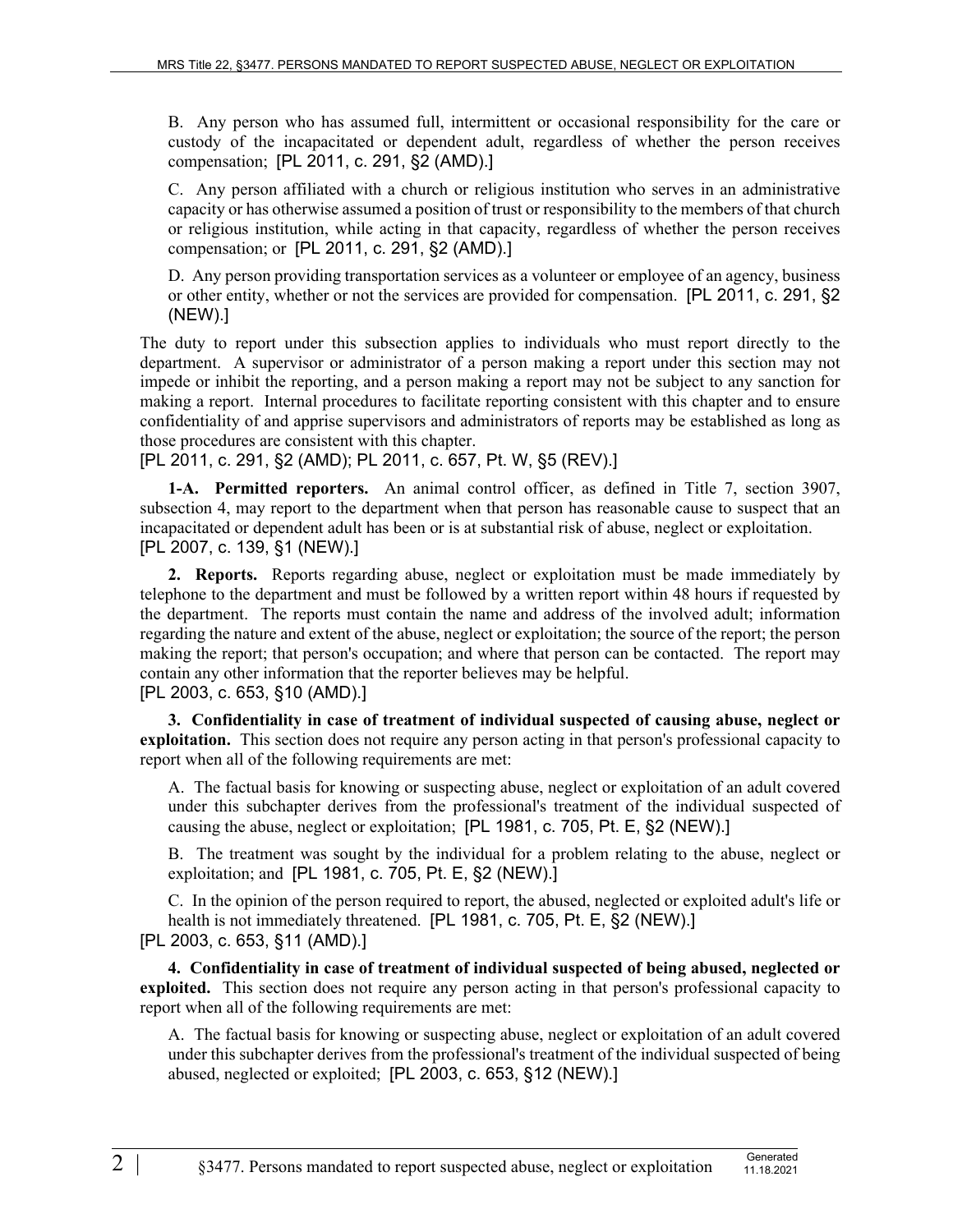B. The treatment was sought by the individual for a problem relating to the abuse, neglect or exploitation; and [PL 2003, c. 653, §12 (NEW).]

C. In the opinion of the person required to report, the individual is not incapacitated and the individual's life or health is not immediately threatened. [PL 2003, c. 653, §12 (NEW).] [PL 2003, c. 653, §12 (NEW).]

**5. Permissive reporting of animal cruelty, abuse or neglect.** Notwithstanding any other provision of state law imposing a duty of confidentiality, a person listed in subsection 1 may report a reasonable suspicion of animal cruelty, abuse or neglect to the local animal control officer or to the animal welfare program of the Department of Agriculture, Conservation and Forestry established pursuant to Title 7, section 3902. For purposes of this subsection, the reporter shall disclose only such limited confidential information as is necessary for the local animal control officer or animal welfare program employee to identify the animal's location and status and the owner's name and address. For purposes of this subsection, "cruelty, abuse or neglect" has the same meaning as provided in Title 34‑B, section 1901, subsection 1, paragraph B. A reporter under this subsection may assert immunity from civil and criminal liability under Title 34-B, chapter 1, subchapter 6.

[PL 2007, c. 140, §4 (NEW); PL 2011, c. 657, Pt. W, §5 (REV).]

**6. Photographs of visible trauma.** Whenever a person required to report as a staff member of a law enforcement agency or a hospital sees areas of trauma on an incapacitated or dependent adult, that person shall make reasonable efforts to take, or cause to be taken, color photographs of those areas of trauma.

A. The taking of photographs must be done with minimal trauma to the incapacitated or dependent adult and in a manner consistent with professional forensic standards. Consent to the taking of photographs is not required from the adult's legal guardian or by a health care power of attorney. [PL 2011, c. 291, §3 (NEW).]

B. Photographs must be made available to the department as soon as possible. The department shall pay the reasonable costs of the photographs from funds appropriated for adult protective services. [PL 2011, c. 291, §3 (NEW).]

C. The person shall notify the department as soon as possible if that person is unable to take, or cause to be taken, these photographs. [PL 2011, c. 291, §3 (NEW).]

D. Designated agents of the department may take photographs of any subject matter when necessary and relevant to an investigation of a report of suspected abuse, neglect or exploitation or to subsequent adult protection proceedings. [PL 2011, c. 291, §3 (NEW).]

[PL 2011, c. 291, §3 (NEW).]

**7. Information about duty to report.** Whenever possible, the department and state licensing boards of professionals required to report under this section shall collaborate to facilitate the dissemination of information regarding the duty to report and the reporting procedure.

[PL 2011, c. 291, §4 (NEW).]

## SECTION HISTORY

PL 1981, c. 705, §E2 (NEW). PL 1983, c. 616, §1 (AMD). PL 1989, c. 259, §6 (AMD). PL 1989, c. 858, §11 (AMD). PL 1995, c. 696, §B3 (AMD). PL 1997, c. 453, §4 (AMD). PL 2001, c. 345, §3 (AMD). PL 2003, c. 145, §1 (AMD). PL 2003, c. 210, §§1,2 (AMD). PL 2003, c. 510, §E2 (AMD). PL 2003, c. 510, §E4 (AFF). PL 2003, c. 599, §7 (AMD). PL 2003, c. 599, §§9,14 (AFF). PL 2003, c. 653, §§9-12 (AMD). PL 2007, c. 139, §1 (AMD). PL 2007, c. 140, §4 (AMD). PL 2007, c. 577, §5 (AMD). PL 2011, c. 291, §§2-4 (AMD). PL 2011, c. 657, Pt. W, §5 (REV).